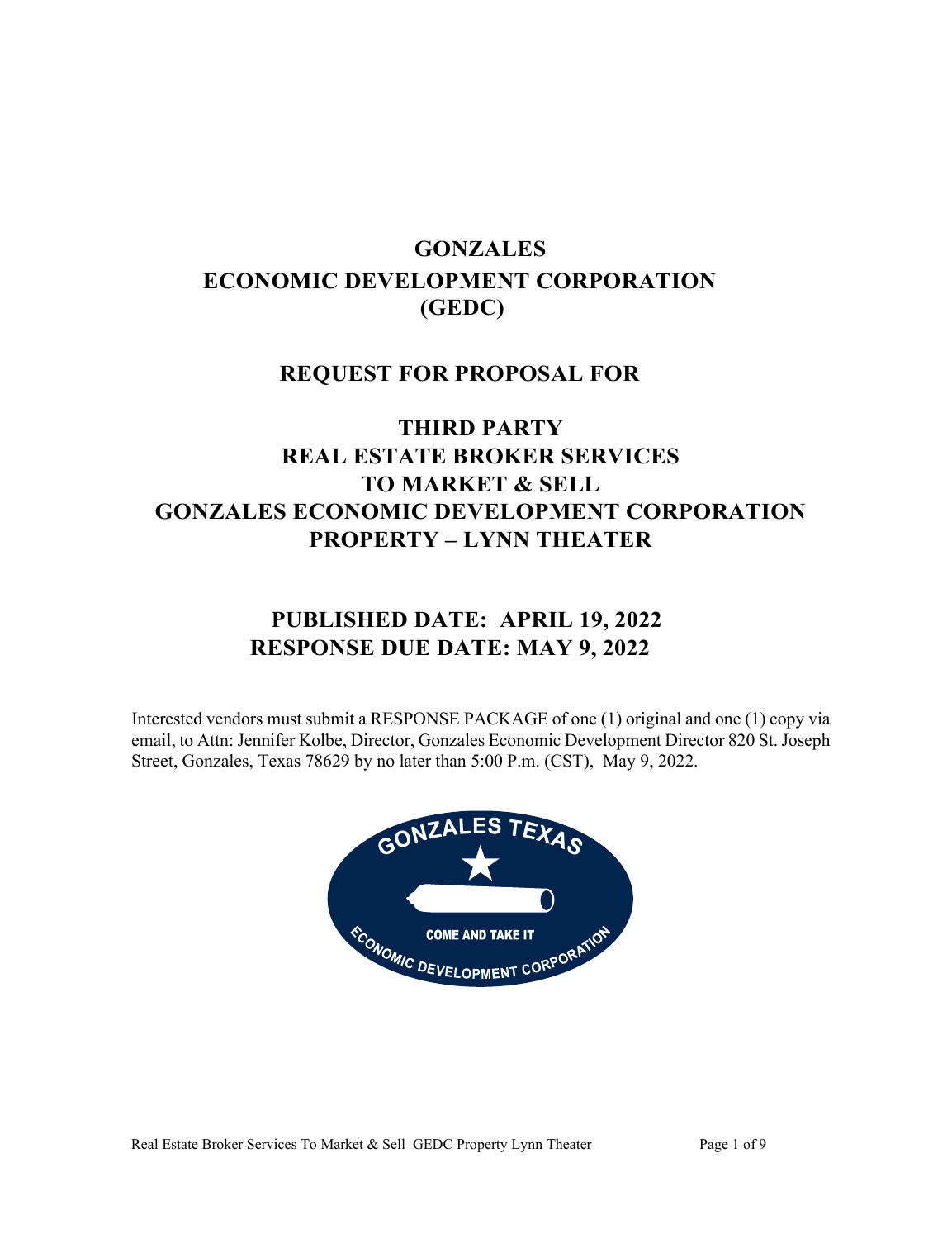# **TABLE OF CONTENTS**

| 1. |                                                       |
|----|-------------------------------------------------------|
| 2. | SCORING OF RESPONSES; GENERAL INSTRUCTIONS; SCOPE OF  |
| 3. | REQUIREMENTS; TERM OF CONTRACT; EVALUATION; SELECTION |
| 4. | INTERVIEWS; AVAILABILITY OF FUNDS; TAX EXEMPTION;     |

FORM ONE: ACKNOWLEDGMENT AND ANTI-COLLUSION CERTIFICATION ....8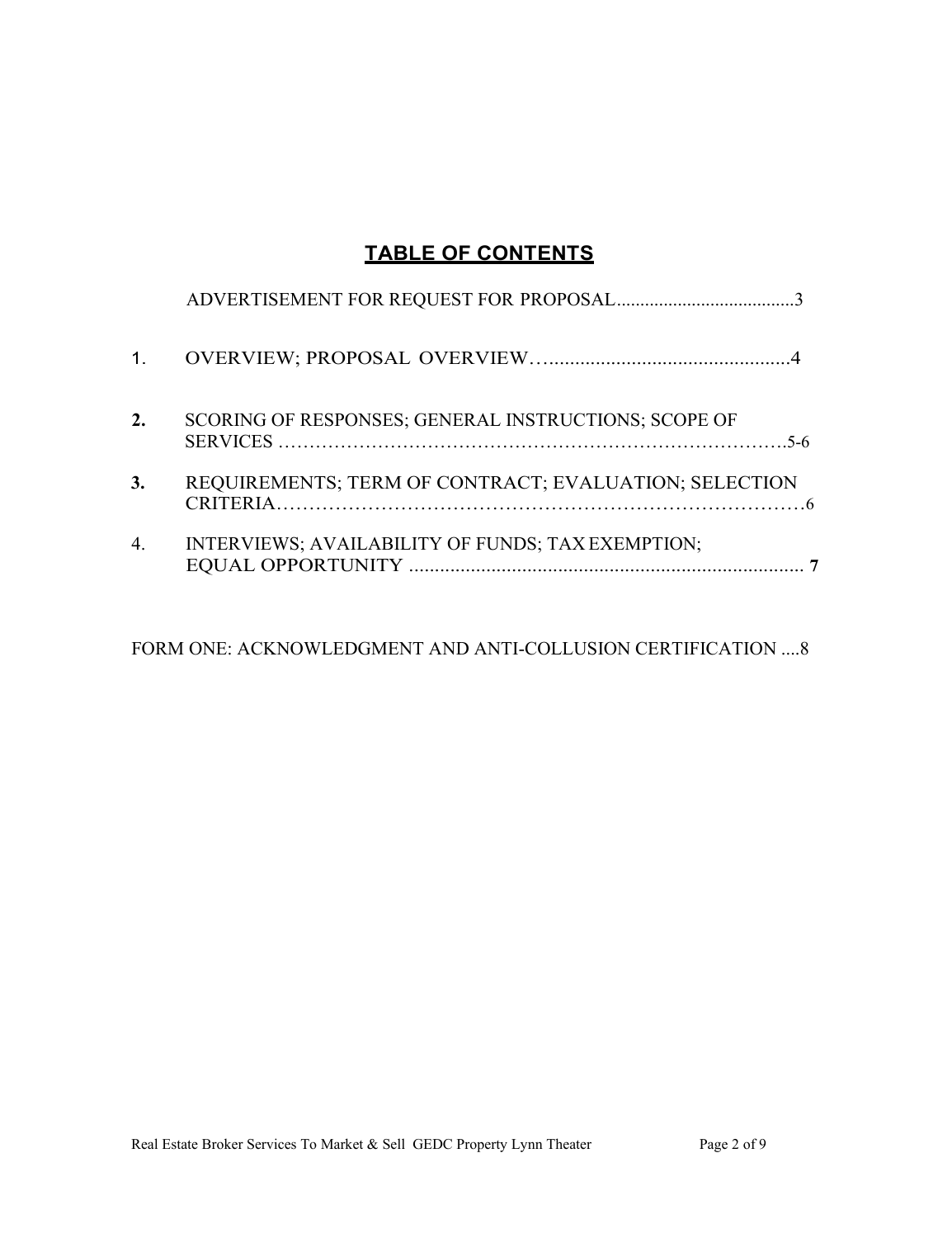## **ADVERTISEMENT FOR REQUEST FOR PROPOSAL**

<span id="page-2-0"></span>The Gonzales Economic Development Corporation ("GEDC") is requesting responses for:

# **THIRD PARTY REAL ESTATE BROKER SERVICES TO MARKET & SELL GEDC Property – Lynn Theatre**

A copy of the Request for Proposal ("RFP") is available at the Gonzales Economic Development Corporation website at: www.gedc.gonzalesedc.org within the Recent News at the bottom of the Homepage.

Responses to the Gonzales Economic Development Corporation's RFP will be accepted by the GEDC until **5:00 p.m. (CST) May 9, 2022**. All responses are to be submitted on the form(s) and format provided and returned in a sealed envelope with the following designations:

## **Third Party Real Estate Broker Services to Market and Sell GEDC Property – Lynn Theatre**

# **Gonzales Economic Development Corporation Attn: Jennifer Kolbe 820 Saint Joseph Street Gonzales, Texas 78629**

Respondents must submit one (1) original response to the Request for Proposal and three (3) copies in a sealed package plainly marked with the above noted information. Enclose one flash drive with an electronic PDF of the file.

> **The responses to the Request for Proposal will be opened on May 10, 2022 at 10:00 a.m. (CST).**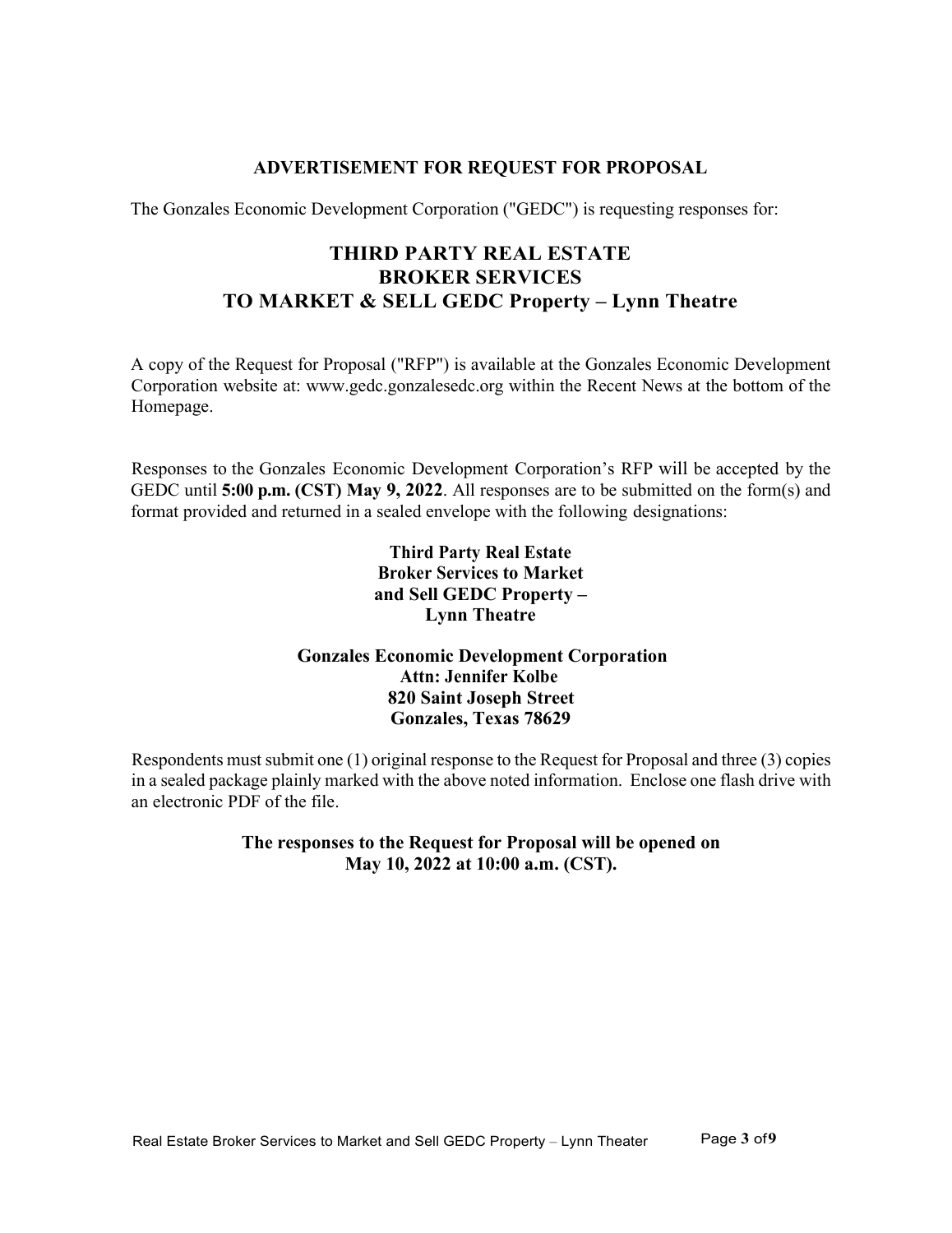## **INSTRUCTIONS FOR THE RESPONSE TO RFP**

#### **OVERVIEW**

The Gonzales Economic Development Corporation ("GEDC") is seeking proposals from real estate brokers/firms to market and sell real property owned by the GEDC at location in Attachment A by the GEDC. It is the intent of this Request for Proposal ("RFP") to have the successful broker/firm, enter into a Professional Services Contract with the GEDC to supply real estate services as outlinedbelow.

#### **PROPOSAL OVERVIEW:**

#### **The following information must accompany your proposal:**

Provide a cover letter indicating your interest in serving as the GEDC's real estate broker/firm to sell GEDC property in Gonzales, Texas.

- 1. List years in business with a description of your firm including size of firm, location, number and nature of the professional staff to be assigned to the GEDC'ssale of property with a brief resume for each key person listed.
- 2. Describe experience your firm/organization and designated Broker(s) and Key Personnel have in pertinent real estate experience.
- 3. Describe the methods of identifying target user groups and a description of the marketing materials and the strategy for presenting the site to a national and global marketplace.
- 4. Gross annual sales for each of the last three years for commercialproperties.
- 5. Additional services offered through your firm related to this scope of work.
- 6. Fee schedule:
	- a. State your commission rate for listing and selling of the property.
	- b. State your proposed method of compensation for representing the GEDC in negotiations for purchasing properties.
	- c. State any other costs the GEDC may anticipate relating to the real estate services to be provided.
	- d. The quoted fees shall be valid for a minimum of one(1) year.
- 7. References: Provide a list of three applicable references. Include name, title, and contact information for each reference as well as a brief description of the specific services provided.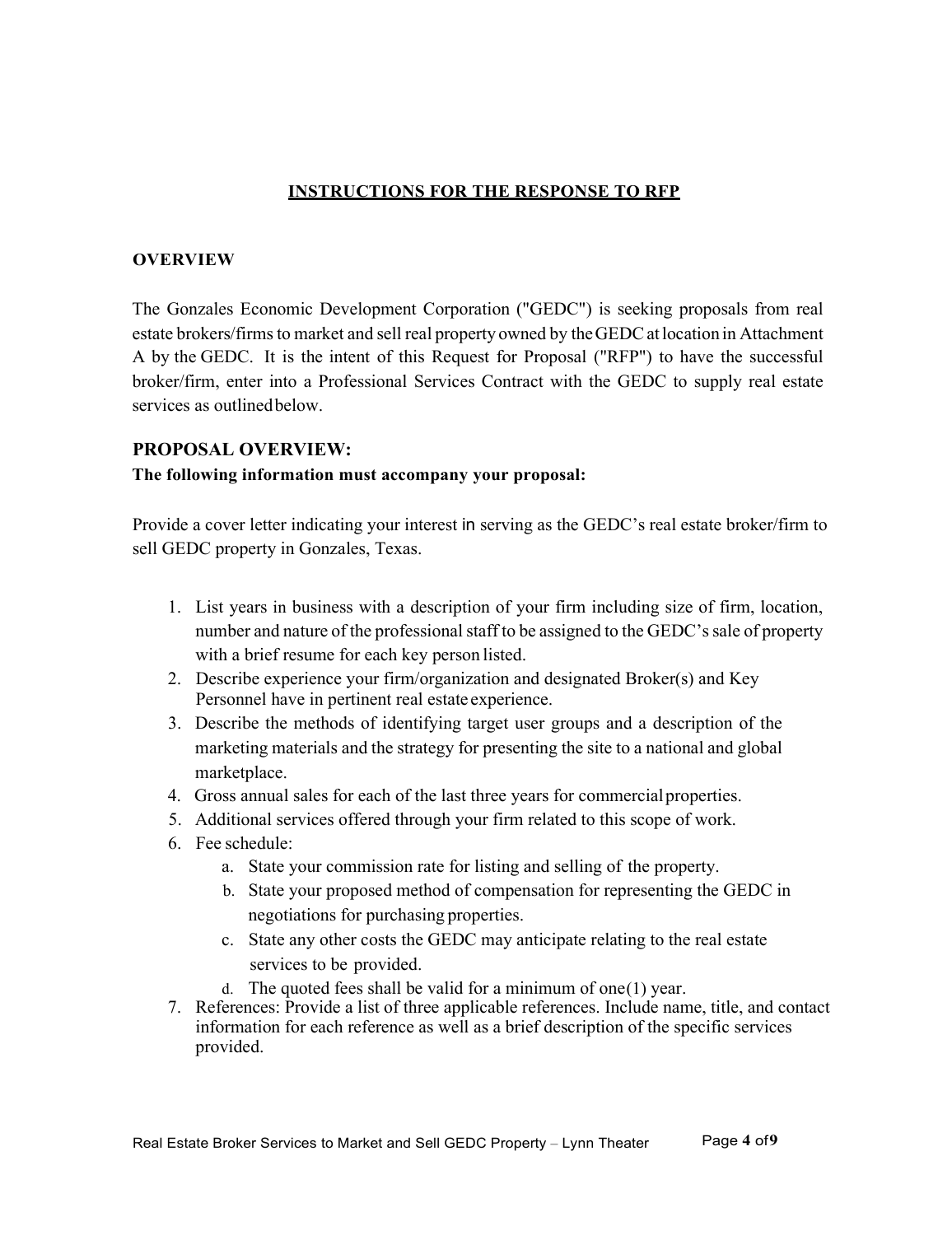## **SCORING OF RESPONSES**

The responses will be scored in the following manner:

- 1. 25% Experience of Broker(s) and KeyPersonnel
- 2. 25% Gross Annual Sales
- 3. 25% Marketing Strategy
- 4. 25% Commission & Cost to GEDC

# **GENERAL INSTRUCTIONS**

- I . The Proposal must be submitted in a sealed envelope marked "**Third Party Real Estate Broker ServicestoMarket and Sell GEDC Property**" to the GEDC office 820 Saint Joseph, Texas 78629 on or before 5:00 p.m. on Monday, May 9, 2022.
- 2. To be considered, brokers/firms must submit a complete response to the RFP in the form requested. Brokers/Firms not responding to items requested in the RFP or indicating · exceptions to such items may have their submittals rejected.
- 3. The GEDC reserves the right to reject all proposals, or any parts thereof, or to waive any informality or defect in any bid if it is in the best interest of the GEDC. All proposals, plans, and other documents submitted shall become the property of the GEDC. Reponses to this RFP are considered public information and are subject to discovery/disclosure under the Texas Public Information Act. (Section 552.001 et seq. of the Texas Government Code) or any other applicable laws or statutes.
- 4. Respondents are responsible for their own expense in preparing, delivering or presenting a proposal, and for subsequent negotiations with the GEDC, if any.
- 5. All questions may be directed to the following contact person: Jennifer Kolbe, Director, Phone (830) 672-2815; Email [gedc@gonzales.texas.gov](mailto:gedc@gonzales.texas.gov)

### **SCOPE OF SERVICES**

The successful broker/firm shall agree to contract with the GEDC to provide the following:

- Secure an appraisal and advise GEDC on an asking price.
- Develop strategies forsale of designated GEDC-owned properties (such as conducting a study of comparable properties, sales process, commercial listing sites);
- Develop marketing materials (electronic and/or hard copy) to advertise sites for sale, distribute the materials to potential buyers via the appropriate form(s) of media and report results to the GEDC on an agreed upon frequency;
- Provide advice to the GEDC related to strategies to promote and sell the Lynn Theater asidentified by the GEDC;
- Participate in site tours of GEDC-owned properties that are for sale for potential buyers;
- Provide a monthly report of marketing & sales efforts/pipeline report
- Analyze offers from potential buyers and advise the GEDC with respect to negotiations

Real Estate Broker Services to Market and Sell GEDC Property – Lynn Theater Page 6 of 9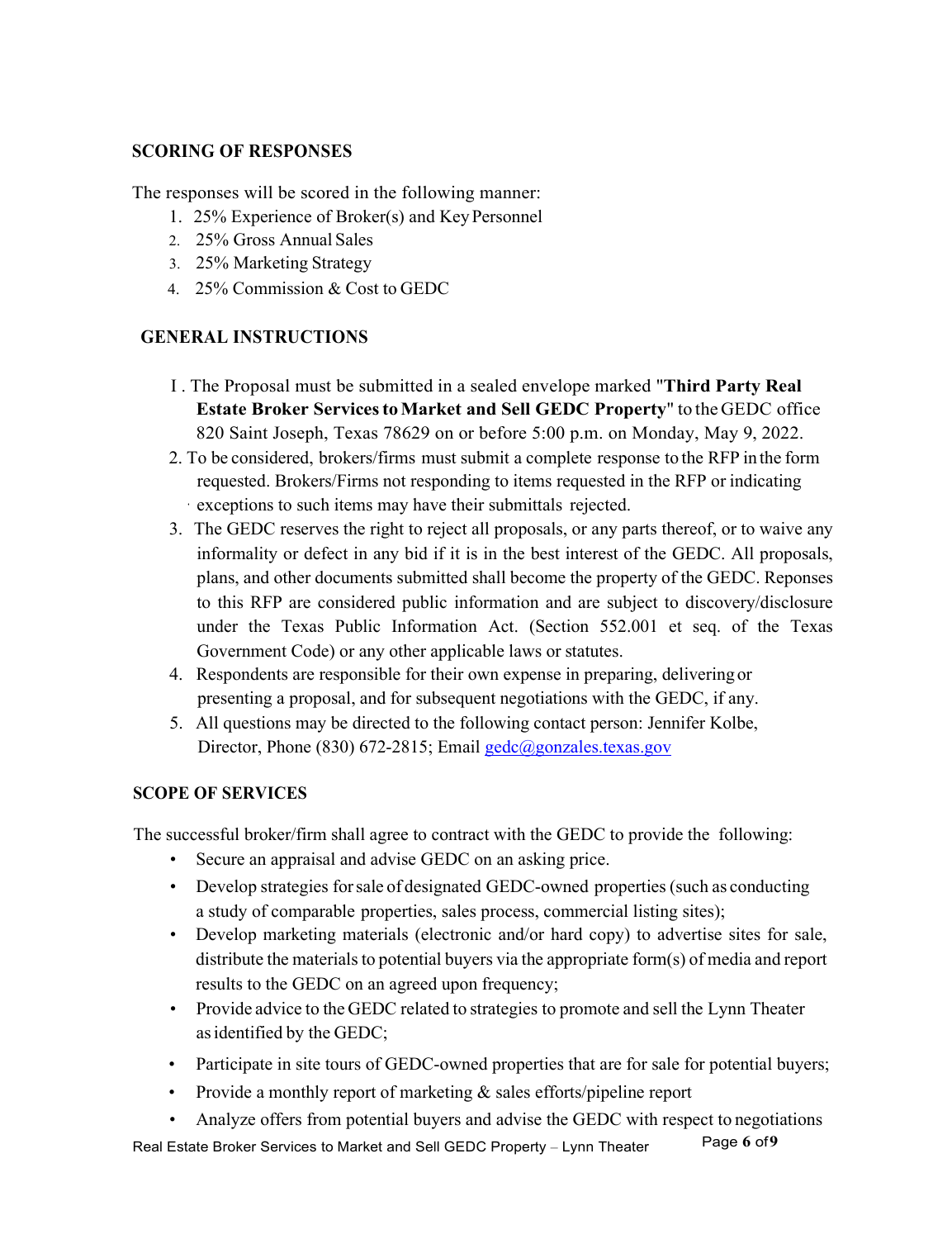(includes attending EDC Board Meetings);

- Assist the GEDC in negotiations with a prospective buyer from the time of offer until closing;
- Coordinate real estate transaction closings;
- Handle all other customary activities and services associated with real estate transactions; and
- Presentations at GEDC Board meetings may be required.

### **REQUIREMENTS**

## **Respondents to the RFP shall have the following qualifications:**

- 1. Must be licensed and in good standing with the State of Texas to sell realestate.
- 2. Must have an excellent reputation in the real estate community.
- 3. Must be knowledgeable in the regional real estate market and should have experience with similar properties.

### **TERM OF CONTRACT**

The contract period for the successful broker/firm will be one (1) year from date of award. The contract may be renewed for additional terms upon satisfactory performance by the broker/firm and at a negotiated rate agreed to in writing by both the broker/firm and the GEDC. Alternate contract periods may be considered.

### **EVALUATION AND AWARD PROCESS**

Issuance of this RFP and receipt of proposals does not commit the GEDC to award a contract. The GEDC reserves the right to postpone receipt date, accepting or rejecting any or all proposals received in response to this RFP, or to negotiate with any of the brokers/firms submitting an RFP, or to cancel all or part of thisRFP.

### **SELECTION CRITERIA**

### **Selection of a broker/firm will be made based on the following criteria:**

- 1. Ability of the Respondent to meet or exceed the requirements defined in the RFP;
- 2. Experience, qualifications and references;
- 3. Knowledge of regional real estate market and ability to market to prospects beyond the region;
- 4. Regional reputation;
- 5. Fee schedule; and
- 6. Willingness to think "outside the box" and present innovative ideas for marketing the specific GEDC-owned properties designated forsale.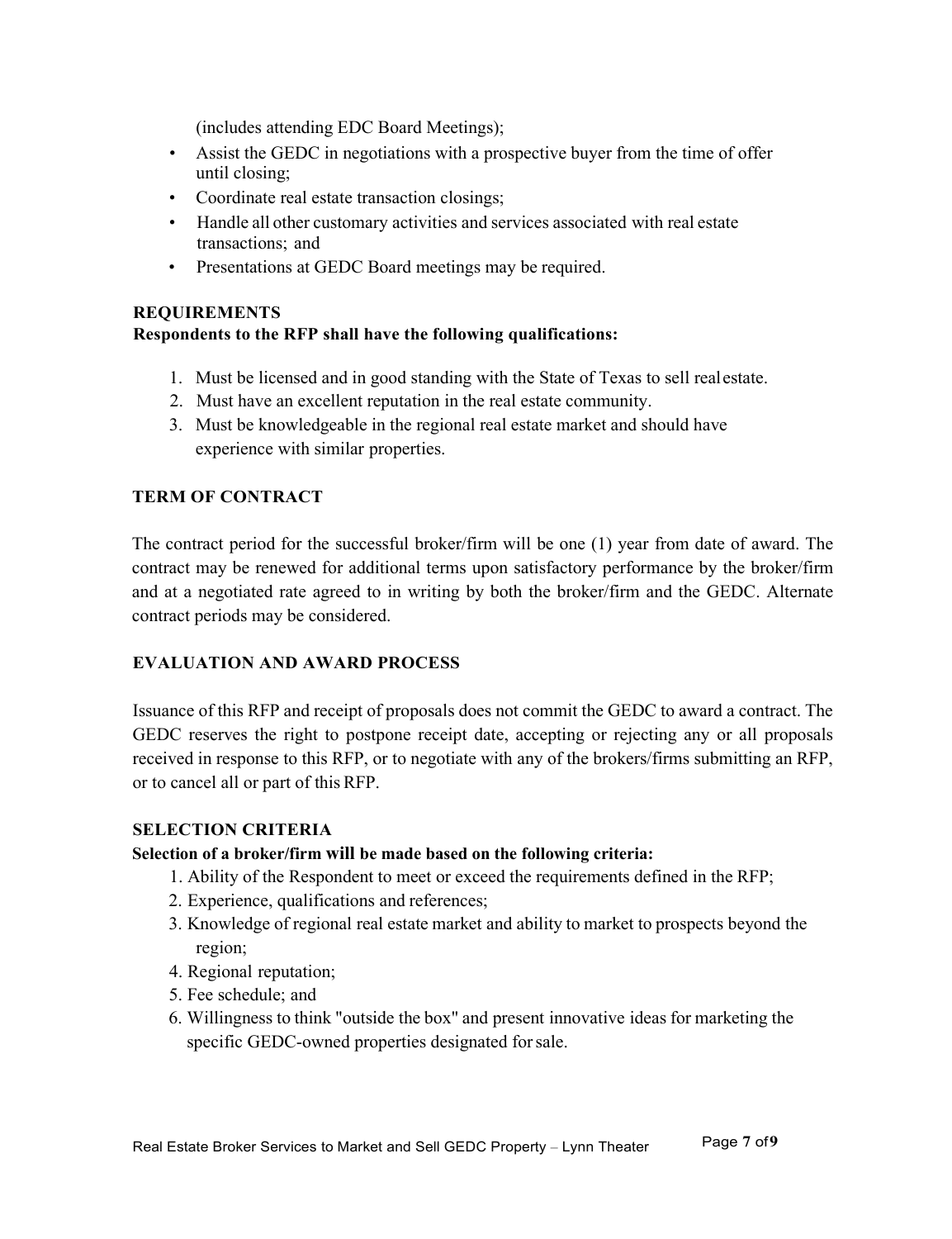### **ORAL PRESENTATION/INTERVIEWS**

Brokers/Firms submitting a proposal in response to this RFP may be required to give an oral presentation of their proposal. Additional technical and/or cost information may be requested for clarification purposes, but in no way change the original proposal submitted. Interviews are optional and may or may not be conducted.

If an interview is conducted, it is essential that the Respondent's personnel to be assigned to the work, as well as key representatives, be present at and participate in the interview. A recommendation of the selected broker/firm will be made to the GEDC Board. The selected broker/firm and GEDC representatives will negotiate a mutually acceptable contract. The negotiated contract shall be approved by the GEDC Board of Directors.

## **AVAILABILITY OF FUNDS**

If the GEDC fails to appropriate funds to provide the services requested in this RFP, the GEDC may terminate the contract with the Respondent awarded the contract without any termination charges upon a thirty (30) day notice by the GEDC.

## **TAX EXEMPTION**

Unless otherwise noted, the GEDC is exempt from all, and shall not pay or reimburse the Respondent with respect to any, local, state, and federal taxes.

## **EQUAL OPPORTUNITY**

The successful Respondent must agree to abide by regulations pertaining to Equal Employment as set forth in all applicable local, state, and federal regulations, to include not discriminating because of race, color, religion, sex, age, disability, or national origin.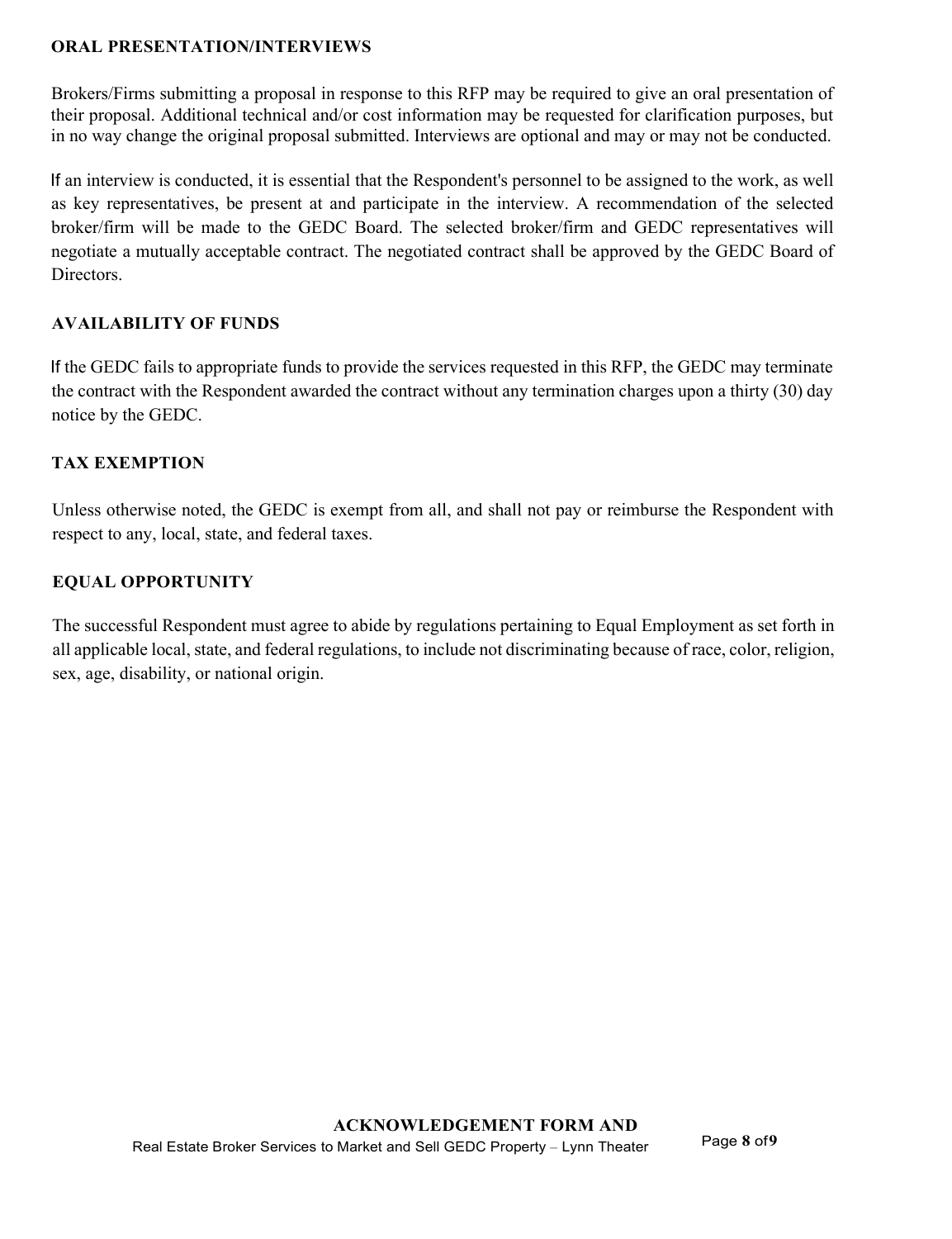#### **ANTI-COLLUSION CERTIFICATION**

The undersigned certifies that: (i) he/she is duly authorized to submit and execute this response and (ii) the Respondent and its principles, shareholders, members, partners, employees and/or agents have not and will not attempt to lobby (directly or indirectly) the GEDC or any employees or agents of the GEDC with regard to this Request for Proposal.

The undersigned further certifies that the enclosed response is submitted in accordance with all instructions, specifications, definitions, conditions contained herein and that the undersigned is aware that failing to submit a conforming response may result in partial or full rejection of the Respondent's response.

| <b>Respondent Company Name</b> | <b>Authorized Signature</b>         |  |  |  |
|--------------------------------|-------------------------------------|--|--|--|
| Date                           | <b>Print or Type Signatory Name</b> |  |  |  |
| <b>Address</b>                 | <b>Position / Title</b>             |  |  |  |
| <b>City / State</b>            | <b>Zip Code</b>                     |  |  |  |
| <b>Phone Number</b>            | <b>Fax Number</b>                   |  |  |  |
| E-Mail                         | <b>Web Page</b>                     |  |  |  |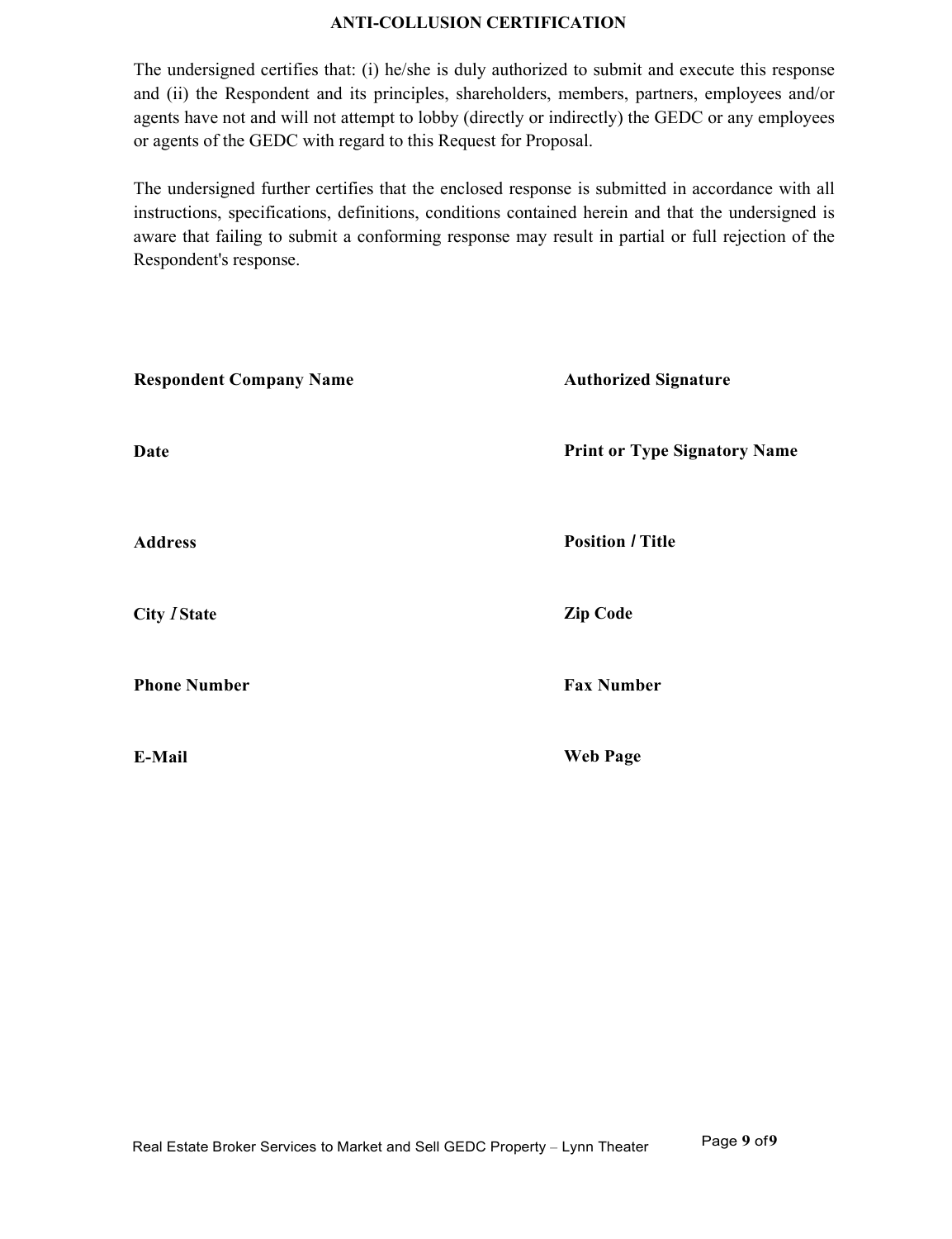# **EXHIBIT A**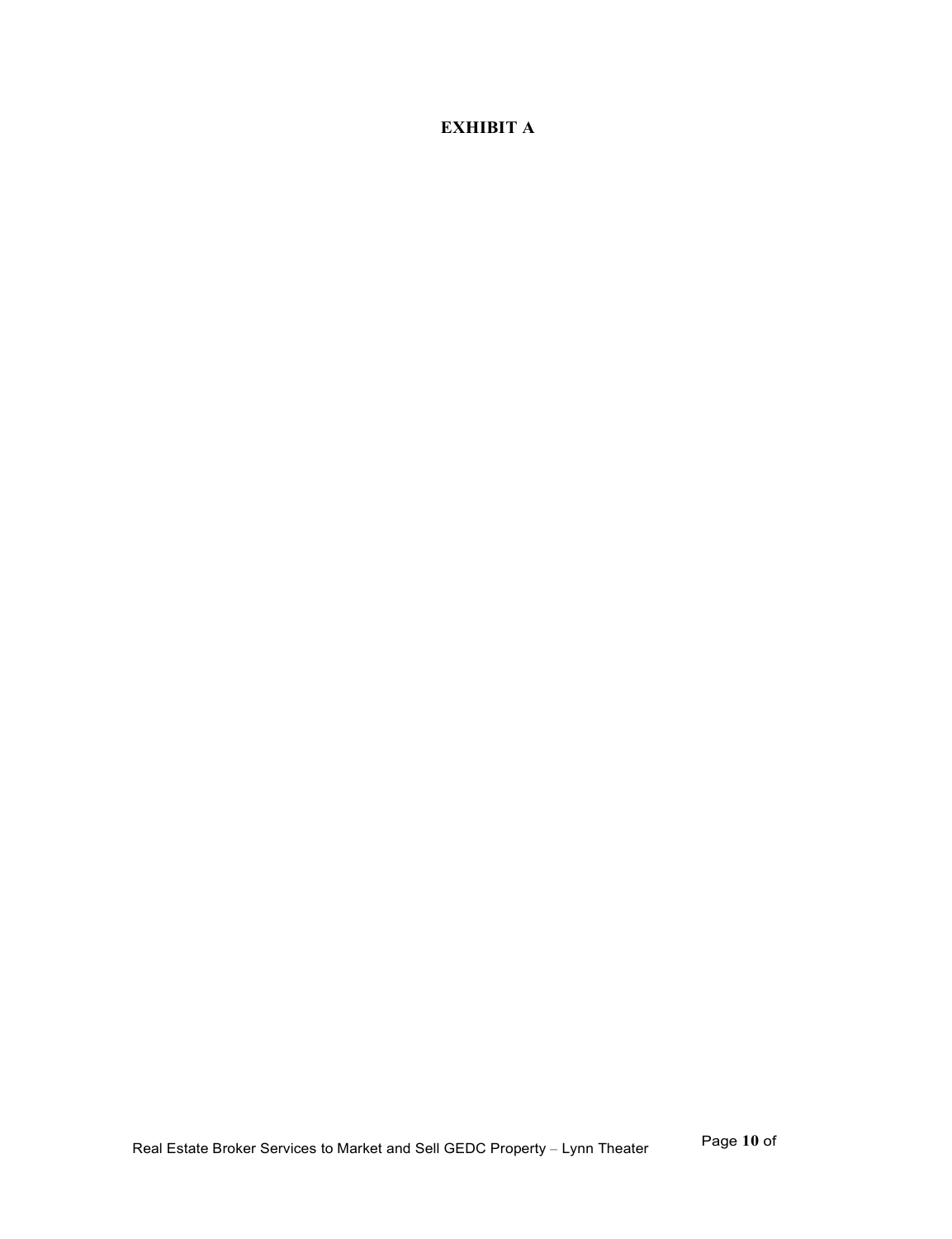#### Property ID: 11706 **Owner: GONZALES ECONOMIC DEVELOPMENT**

| Property ID:                                       |                         |                                                 | Account Number:      |                 |                               |                        |  |
|----------------------------------------------------|-------------------------|-------------------------------------------------|----------------------|-----------------|-------------------------------|------------------------|--|
| 11706                                              |                         |                                                 |                      |                 |                               |                        |  |
|                                                    |                         | 16182-60330-00250-000000                        |                      |                 |                               |                        |  |
| Property Legal Description:                        |                         |                                                 | Deed Information:    |                 |                               |                        |  |
| BLK 33 PT LOT 2                                    |                         |                                                 |                      |                 |                               |                        |  |
| <b>GONZALES BLOCKS</b>                             |                         | Volume:                                         |                      |                 | 1041                          |                        |  |
|                                                    |                         | Page:                                           |                      |                 | 746                           |                        |  |
|                                                    |                         | File Number:                                    |                      |                 |                               |                        |  |
|                                                    |                         | Deed Date:                                      |                      |                 | 2/1/2011                      |                        |  |
| Property Location:                                 |                         |                                                 |                      |                 |                               |                        |  |
| 510 ST PAUL                                        |                         |                                                 |                      |                 |                               |                        |  |
| GONZALES TX 78629                                  |                         |                                                 |                      |                 |                               |                        |  |
|                                                    |                         | Block:                                          |                      | 33              |                               |                        |  |
| Survey / Sub Division Abstract:                    |                         |                                                 |                      |                 |                               |                        |  |
| <b>GONZALES BLOCKS</b>                             |                         | Section / Lot:                                  |                      | PT <sub>2</sub> |                               |                        |  |
|                                                    |                         |                                                 |                      |                 |                               |                        |  |
|                                                    |                         |                                                 |                      |                 |                               |                        |  |
| Owner Information:                                 |                         | Property Detail:                                |                      |                 |                               |                        |  |
| GONZALES ECONOMIC DEVELOPMENT                      |                         | Property Exempt:                                |                      |                 | X                             |                        |  |
| CORPORATION                                        |                         | Category / SPTB Code:                           |                      |                 | XL                            |                        |  |
| P O BOX 547                                        |                         | Total Acres:                                    |                      |                 | 0.172                         |                        |  |
|                                                    |                         | Total Living Sqft:                              |                      |                 | See Detail                    |                        |  |
| GONZALES TX 78629                                  |                         | Owner Interest:                                 |                      |                 | 1.000000                      |                        |  |
|                                                    |                         |                                                 | Homestead Exemption: |                 |                               |                        |  |
| Previous Owner:                                    |                         |                                                 |                      |                 | 0                             |                        |  |
| <b>COLLINS CAL</b>                                 |                         | Homestead Cap Value:<br>Land Ag / Timber Value: |                      |                 | 0                             |                        |  |
|                                                    |                         | Land Market Value:                              |                      |                 | 14,120                        |                        |  |
|                                                    |                         | Improvement Value:                              |                      |                 | 347,790                       |                        |  |
|                                                    |                         |                                                 |                      |                 |                               |                        |  |
|                                                    |                         |                                                 |                      |                 |                               |                        |  |
|                                                    |                         |                                                 |                      |                 |                               |                        |  |
| Jur Code<br>Jur Name<br><b>GONZALES CITY</b><br>16 | Total Market<br>361,910 |                                                 | Homestead            |                 | Total Exemption<br>$-361,910$ | Taxable<br>$\mathsf 0$ |  |
| 31<br>GONZALES I.S.D.                              | 361,910                 |                                                 |                      |                 | $-361,910$                    | $\mathsf 0$            |  |
| GONZALES EMER SER #1<br>60                         | 361,910                 |                                                 |                      | $-361,910$<br>0 |                               |                        |  |
| 61<br>GONZALES EMER SER #2                         | 361,910                 |                                                 |                      | $-361,910$<br>0 |                               |                        |  |
| 65<br>UNDERGROUND WATER CONS                       | 361,910                 |                                                 |                      | $-361,910$      |                               | 0                      |  |
| 70<br>GONZALES CO HOSP DIST                        | 361,910                 |                                                 |                      |                 | $-361,910$                    | $\mathsf 0$            |  |
| 89<br>GONZALES COUNTY                              |                         | 361,910                                         |                      |                 | $-361,910$<br>0               |                        |  |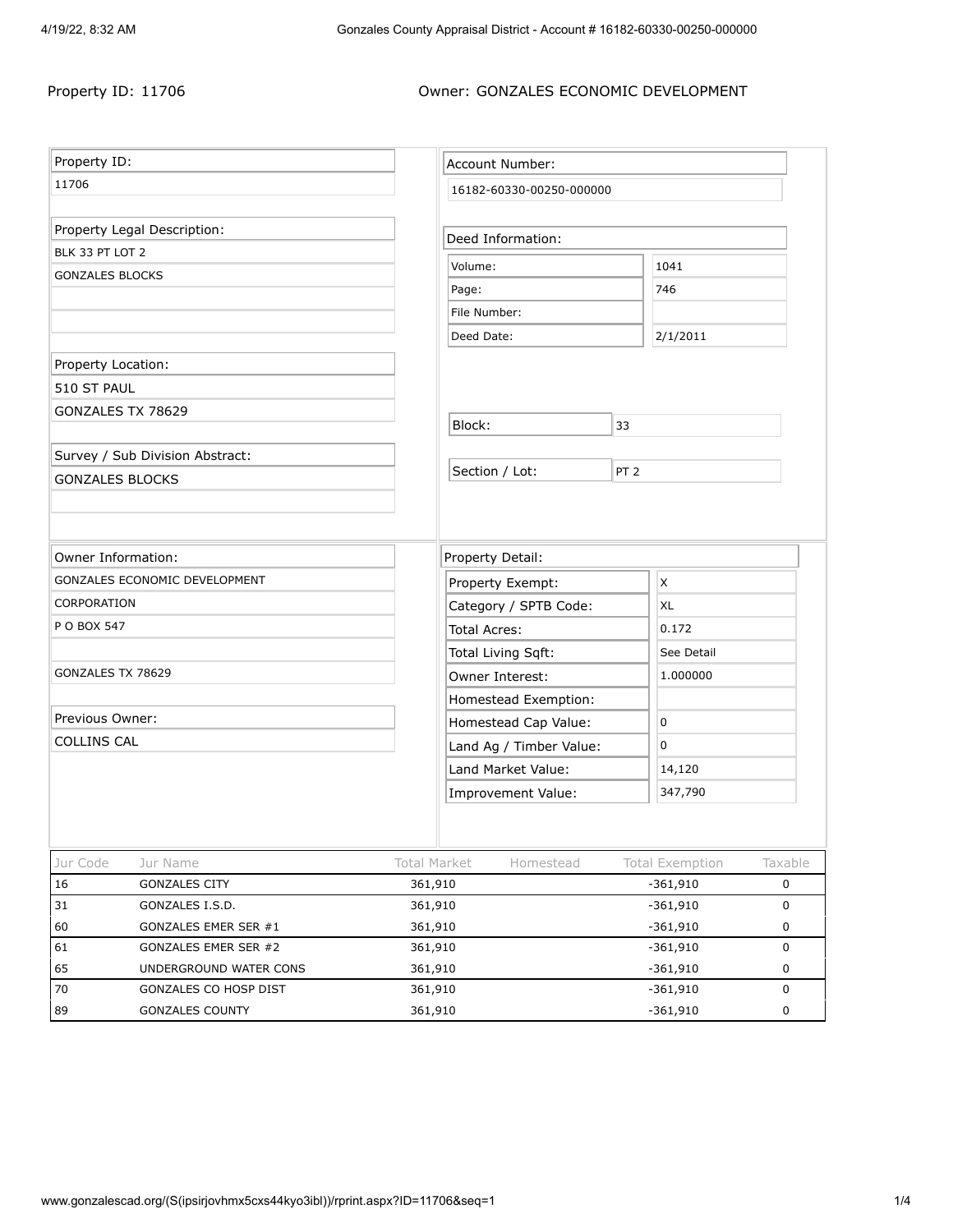#### Property ID: 11706 **Case Concrete Concrete Concrete Concrete Concrete Concrete Concrete Property** ID: 11706

Building Detail

| Sequence Type Class |                 |                   |      |           |     |       | Year Built Homesite Value Condition Percent Good Square Feet Replacement Value Total Value |         |
|---------------------|-----------------|-------------------|------|-----------|-----|-------|--------------------------------------------------------------------------------------------|---------|
|                     | THC             | THCF <sub>2</sub> | 1948 | <b>NO</b> | 50% | 7.540 | 536,850                                                                                    | 268,420 |
|                     | CP              | CPO <sub>3</sub>  | 1948 | NO        | 50% | 184   | 1,470                                                                                      | 740     |
|                     | CP <sub>2</sub> |                   | 1948 | NO        | 50% | 96    | 1,710                                                                                      | 850     |
|                     | TB              | TBA1              | 1948 | NO        | 50% | 2,760 | 111,120                                                                                    | 55,560  |
|                     | TB              | TBA1              | 1948 | <b>NO</b> | 50% | 1,104 | 44,450                                                                                     | 22,220  |

Total Building Value: \$ 347,790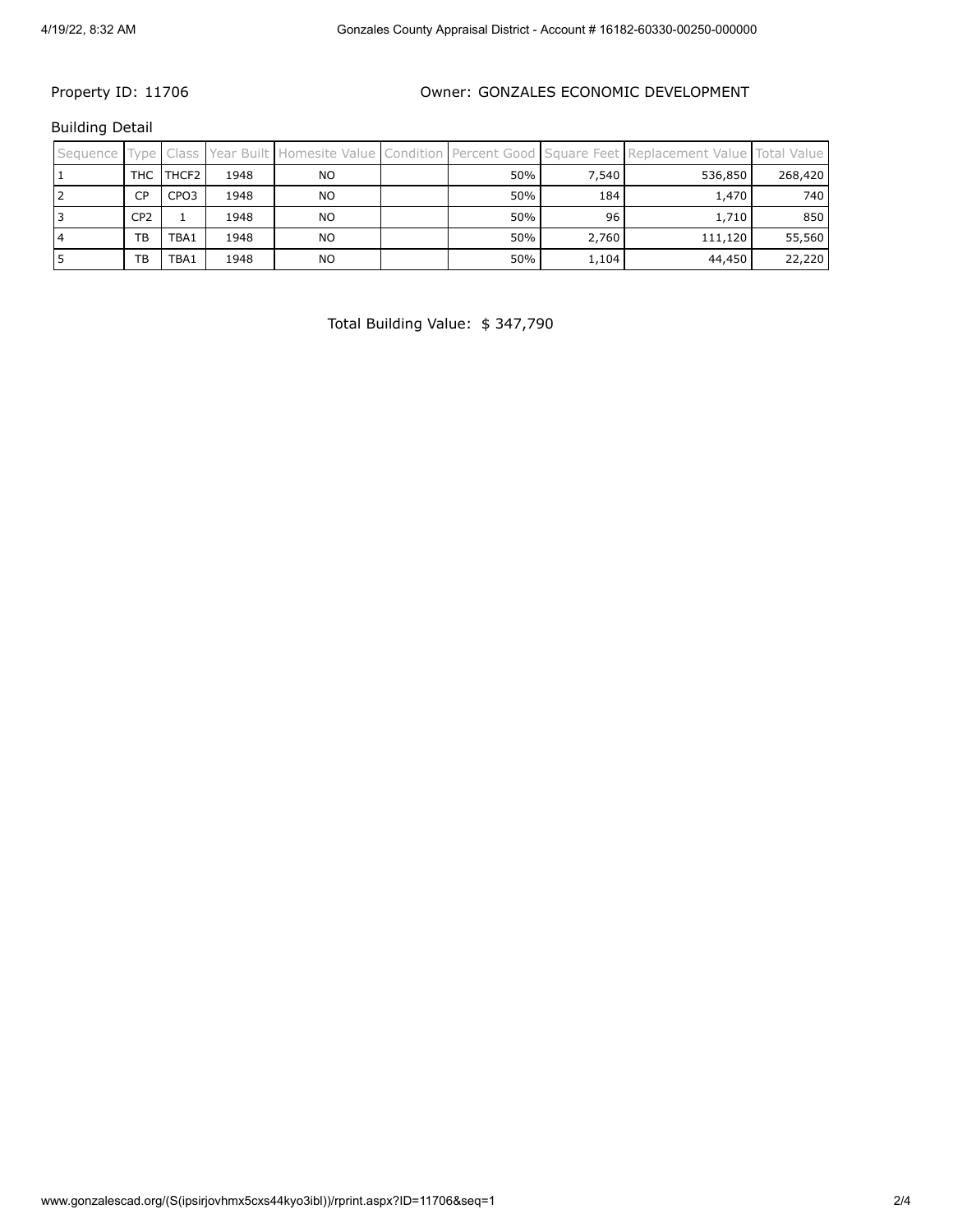#### Property ID: 11706 **Case Concrete Concrete Concrete Concrete Concrete Concrete Concrete Property** ID: 11706

Land Detail

 $\overline{\Gamma}$ 

| Land Sequence 1       |  |                       |  |                      |  |  |  |  |
|-----------------------|--|-----------------------|--|----------------------|--|--|--|--|
| Acres: N/A            |  | Market Class: GC33    |  | Market Value: 14,120 |  |  |  |  |
| Land Method: FF       |  | Ag/Timber Class:      |  | Ag/Timber Value: 0   |  |  |  |  |
| Land Homesiteable: NO |  | Land Type:            |  | Ag Code:             |  |  |  |  |
| Front Foot: 45        |  | Rear Foot: 45         |  | Lot Depth: 166       |  |  |  |  |
| Front Ft Avg: 45      |  | Lot Depth $\%$ : 1.15 |  | Land Square Ft: N/A  |  |  |  |  |

Total Land Value: \$ 14,120